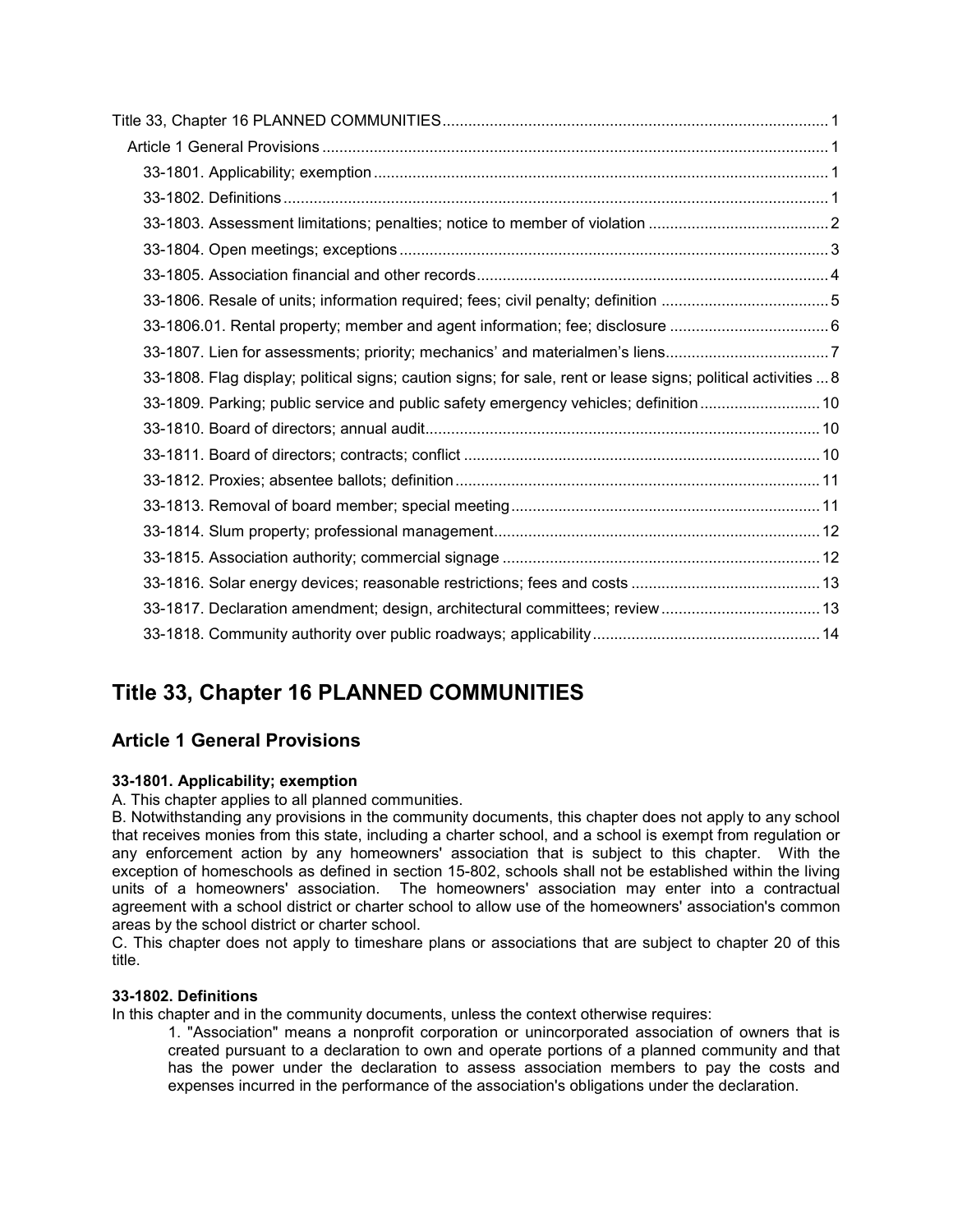2. "Community documents" means the declaration, bylaws, articles of incorporation, if any, and rules, if any.

3. "Declaration" means any instruments, however denominated, that establish a planned community and any amendment to those instruments.

4. "Planned community" means a real estate development that includes real estate owned and operated by or real estate on which an easement to maintain roadways or a covenant to maintain roadways is held by a nonprofit corporation or unincorporated association of owners, that is created for the purpose of managing, maintaining or improving the property and in which the owners of separately owned lots, parcels or units are mandatory members and are required to pay assessments to the association for these purposes. Planned community does not include a timeshare plan or a timeshare association that is governed by chapter 20 of this title or a condominium that is governed by chapter 9 of this title.

#### <span id="page-1-0"></span>**33-1803. Assessment limitations; penalties; notice to member of violation**

A. Unless limitations in the community documents would result in a lower limit for the assessment, the association shall not impose a regular assessment that is more than twenty percent greater than the immediately preceding fiscal year's assessment without the approval of the majority of the members of the association. Unless reserved to the members of the association, the board of directors may impose reasonable charges for the late payment of assessments. A payment by a member is deemed late if it is unpaid fifteen or more days after its due date, unless the community documents provide for a longer period. Charges for the late payment of assessments are limited to the greater of fifteen dollars or ten percent of the amount of the unpaid assessment and may be imposed only after the association has provided notice that the assessment is overdue or provided notice that the assessment is considered overdue after a certain date. Any monies paid by the member for an unpaid assessment shall be applied first to the principal amount unpaid and then to the interest accrued.

B. After notice and an opportunity to be heard, the board of directors may impose reasonable monetary penalties on members for violations of the declaration, bylaws and rules of the association. Notwithstanding any provision in the community documents, the board of directors shall not impose a charge for a late payment of a penalty that exceeds the greater of fifteen dollars or ten percent of the amount of the unpaid penalty. A payment is deemed late if it is unpaid fifteen or more days after its due date, unless the declaration, bylaws or rules of the association provide for a longer period. Any monies paid by a member for an unpaid penalty shall be applied first to the principal amount unpaid and then to the interest accrued. Notice pursuant to this subsection shall include information pertaining to the manner in which the penalty shall be enforced.

C. A member who receives a written notice that the condition of the property owned by the member is in violation of the community documents without regard to whether a monetary penalty is imposed by the notice may provide the association with a written response by sending the response by certified mail within twenty-one calendar days after the date of the notice. The response shall be sent to the address identified in the notice.

D. Within ten business days after receipt of the certified mail containing the response from the member, the association shall respond to the member with a written explanation regarding the notice that shall provide at least the following information unless previously provided in the notice of violation:

- 1. The provision of the community documents that has allegedly been violated.
- 2. The date of the violation or the date the violation was observed.
- 3. The first and last name of the person or persons who observed the violation.
- 4. The process the member must follow to contest the notice.

E. Unless the information required in subsection D, paragraph 4 of this section is provided in the notice of violation, the association shall not proceed with any action to enforce the community documents, including the collection of attorney fees, before or during the time prescribed by subsection D of this section regarding the exchange of information between the association and the member and shall give the member written notice of the member's option to petition for an administrative hearing on the matter in the state real estate department pursuant to section 32-2199.01. At any time before or after completion of the exchange of information pursuant to this section, the member may petition for a hearing pursuant to section 32-2199.01 if the dispute is within the jurisdiction of the state real estate department as prescribed in section 32-2199.01.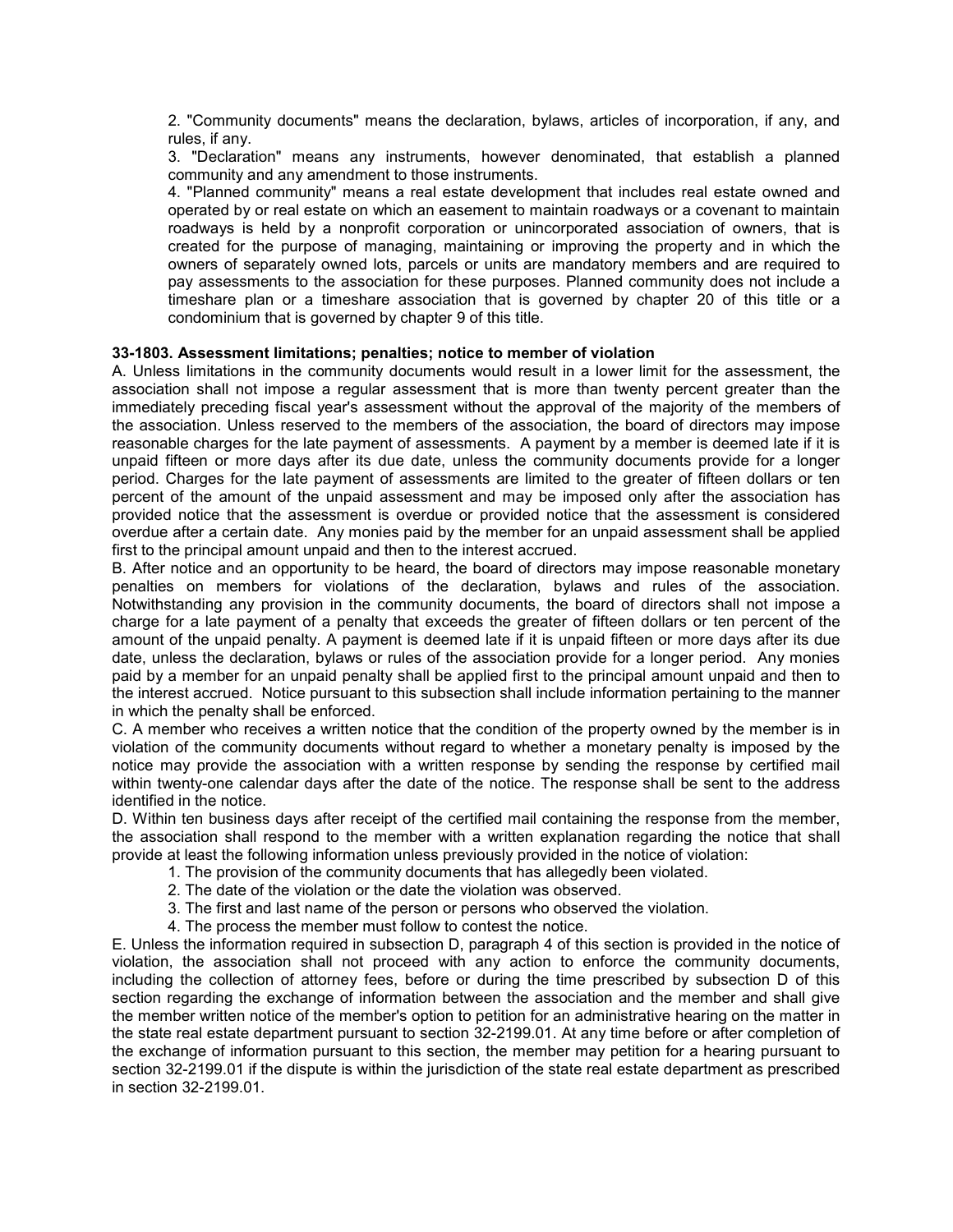#### <span id="page-2-0"></span>**33-1804. Open meetings; exceptions**

A. Notwithstanding any provision in the declaration, bylaws or other documents to the contrary, all meetings of the members' association and the board of directors, and any regularly scheduled committee meetings, are open to all members of the association or any person designated by a member in writing as the member's representative and all members or designated representatives so desiring shall be permitted to attend and speak at an appropriate time during the deliberations and proceedings. The board may place reasonable time restrictions on those persons speaking during the meeting but shall permit a member or member's designated representative to speak once after the board has discussed a specific agenda item but before the board takes formal action on that item in addition to any other opportunities to speak. The board shall provide for a reasonable number of persons to speak on each side of an issue. Persons attending may audiotape or videotape those portions of the meetings of the board of directors and meetings of the members that are open. The board of directors of the association shall not require advance notice of the audiotaping or videotaping and may adopt reasonable rules governing the audiotaping and videotaping of open portions of the meetings of the board and the membership, but such rules shall not preclude such audiotaping or videotaping by those attending, unless the board audiotapes or videotapes the meeting and makes the unedited audiotapes or videotapes available to members on request without restrictions on its use as evidence in any dispute resolution process. Any portion of a meeting may be closed only if that closed portion of the meeting is limited to consideration of one or more of the following:

1. Legal advice from an attorney for the board or the association. On final resolution of any matter for which the board received legal advice or that concerned pending or contemplated litigation, the board may disclose information about that matter in an open meeting except for matters that are required to remain confidential by the terms of a settlement agreement or judgment.

2. Pending or contemplated litigation.

3. Personal, health or financial information about an individual member of the association, an individual employee of the association or an individual employee of a contractor for the association, including records of the association directly related to the personal, health or financial information about an individual member of the association, an individual employee of the association or an individual employee of a contractor for the association.

4. Matters relating to the job performance of, compensation of, health records of or specific complaints against an individual employee of the association or an individual employee of a contractor of the association who works under the direction of the association.

5. Discussion of a member's appeal of any violation cited or penalty imposed by the association except on request of the affected member that the meeting be held in an open session.

B. Notwithstanding any provision in the community documents, all meetings of the members' association and the board shall be held in this state. A meeting of the members' association shall be held at least once each year. Special meetings of the members' association may be called by the president, by a majority of the board of directors or by members having at least twenty-five percent, or any lower percentage specified in the bylaws, of the votes in the association. Not fewer than ten nor more than fifty days in advance of any meeting of the members the secretary shall cause notice to be hand-delivered or sent prepaid by United States mail to the mailing address for each lot, parcel or unit owner or to any other mailing address designated in writing by a member. The notice shall state the date, time and place of the meeting. A notice of any annual, regular or special meeting of the members shall also state the purpose for which the meeting is called, including the general nature of any proposed amendment to the declaration or bylaws, changes in assessments that require approval of the members and any proposal to remove a director or an officer. The failure of any member to receive actual notice of a meeting of the members does not affect the validity of any action taken at that meeting.

C. Before entering into any closed portion of a meeting of the board of directors, or on notice of a meeting under subsection D of this section that will be closed, the board shall identify the paragraph under subsection A of this section that authorizes the board to close the meeting.

D. Notwithstanding any provision in the declaration, bylaws or other community documents, for meetings of the board of directors that are held after the termination of declarant control of the association, notice to members of meetings of the board of directors shall be given at least forty-eight hours in advance of the meeting by newsletter, conspicuous posting or any other reasonable means as determined by the board of directors. An affidavit of notice by an officer of the corporation is prima facie evidence that notice was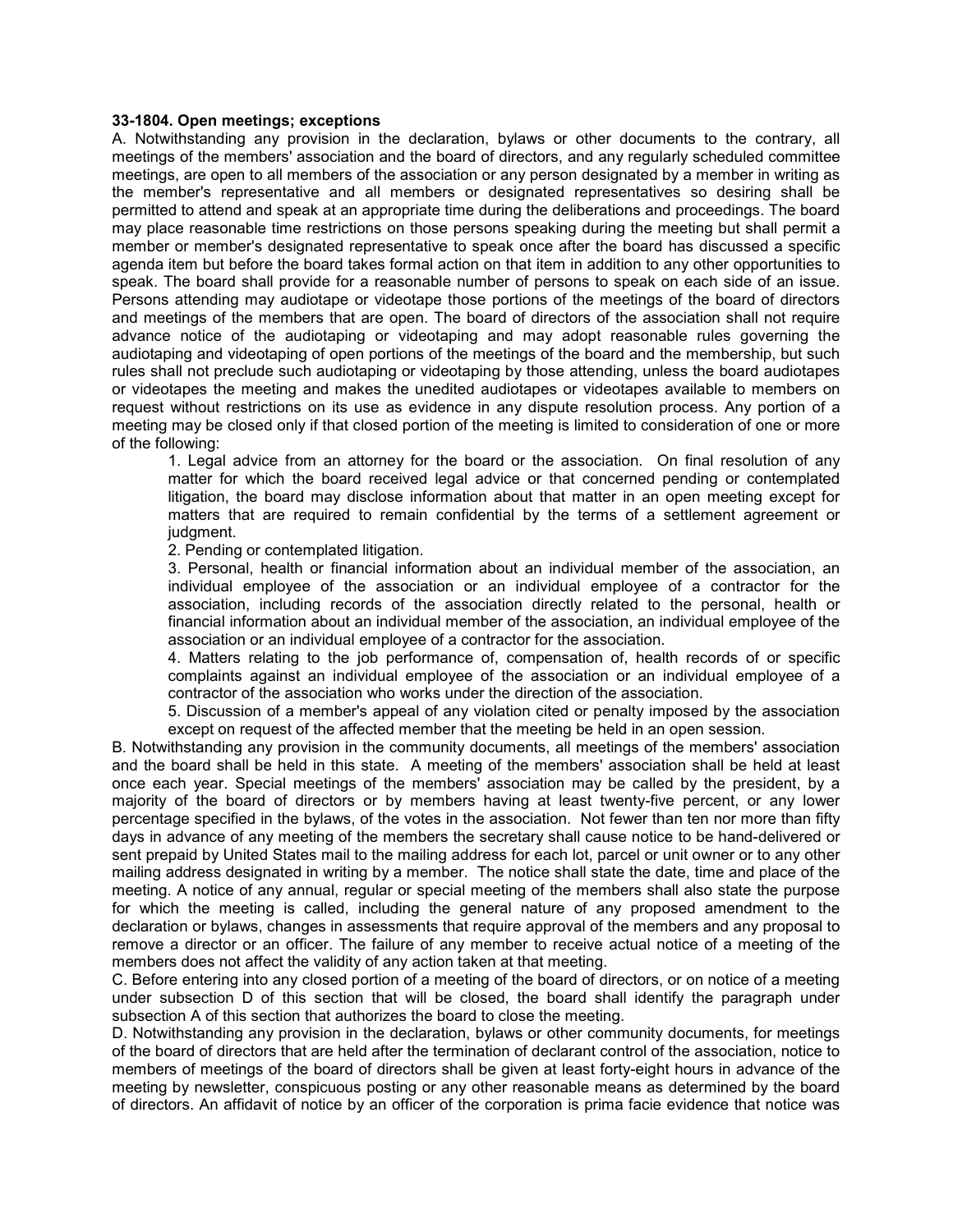given as prescribed by this section. Notice to members of meetings of the board of directors is not required if emergency circumstances require action by the board before notice can be given. Any notice of a board meeting shall state the date, time and place of the meeting. The failure of any member to receive actual notice of a meeting of the board of directors does not affect the validity of any action taken at that meeting.

E. Notwithstanding any provision in the declaration, bylaws or other community documents, for meetings of the board of directors that are held after the termination of declarant control of the association, all of the following apply:

1. The agenda shall be available to all members attending.

2. An emergency meeting of the board of directors may be called to discuss business or take action that cannot be delayed for the forty-eight hours required for notice. At any emergency meeting called by the board of directors, the board of directors may act only on emergency matters. The minutes of the emergency meeting shall state the reason necessitating the emergency meeting. The minutes of the emergency meeting shall be read and approved at the next regularly scheduled meeting of the board of directors.

3. A quorum of the board of directors may meet by means of a telephone conference if a speakerphone is available in the meeting room that allows board members and association members to hear all parties who are speaking during the meeting.

4. Any quorum of the board of directors that meets informally to discuss association business, including workshops, shall comply with the open meeting and notice provisions of this section without regard to whether the board votes or takes any action on any matter at that informal meeting.

F. It is the policy of this state as reflected in this section that all meetings of a planned community, whether meetings of the members' association or meetings of the board of directors of the association, be conducted openly and that notices and agendas be provided for those meetings that contain the information that is reasonably necessary to inform the members of the matters to be discussed or decided and to ensure that members have the ability to speak after discussion of agenda items, but before a vote of the board of directors or members is taken. Toward this end, any person or entity that is charged with the interpretation of these provisions, including members of the board of directors and any community manager, shall take into account this declaration of policy and shall construe any provision of this section in favor of open meetings.

#### <span id="page-3-0"></span>**33-1805. Association financial and other records**

A. Except as provided in subsection B of this section, all financial and other records of the association shall be made reasonably available for examination by any member or any person designated by the member in writing as the member's representative. The association shall not charge a member or any person designated by the member in writing for making material available for review. The association shall have ten business days to fulfill a request for examination. On request for purchase of copies of records by any member or any person designated by the member in writing as the member's representative, the association shall have ten business days to provide copies of the requested records. An association may charge a fee for making copies of not more than fifteen cents per page.

B. Books and records kept by or on behalf of the association and the board may be withheld from disclosure to the extent that the portion withheld relates to any of the following:

1. Privileged communication between an attorney for the association and the association.

2. Pending litigation.

3. Meeting minutes or other records of a session of a board meeting that is not required to be open to all members pursuant to section 33-1804.

4. Personal, health or financial records of an individual member of the association, an individual employee of the association or an individual employee of a contractor for the association, including records of the association directly related to the personal, health or financial information about an individual member of the association, an individual employee of the association or an individual employee of a contractor for the association.

5. Records relating to the job performance of, compensation of, health records of or specific complaints against an individual employee of the association or an individual employee of a contractor of the association who works under the direction of the association.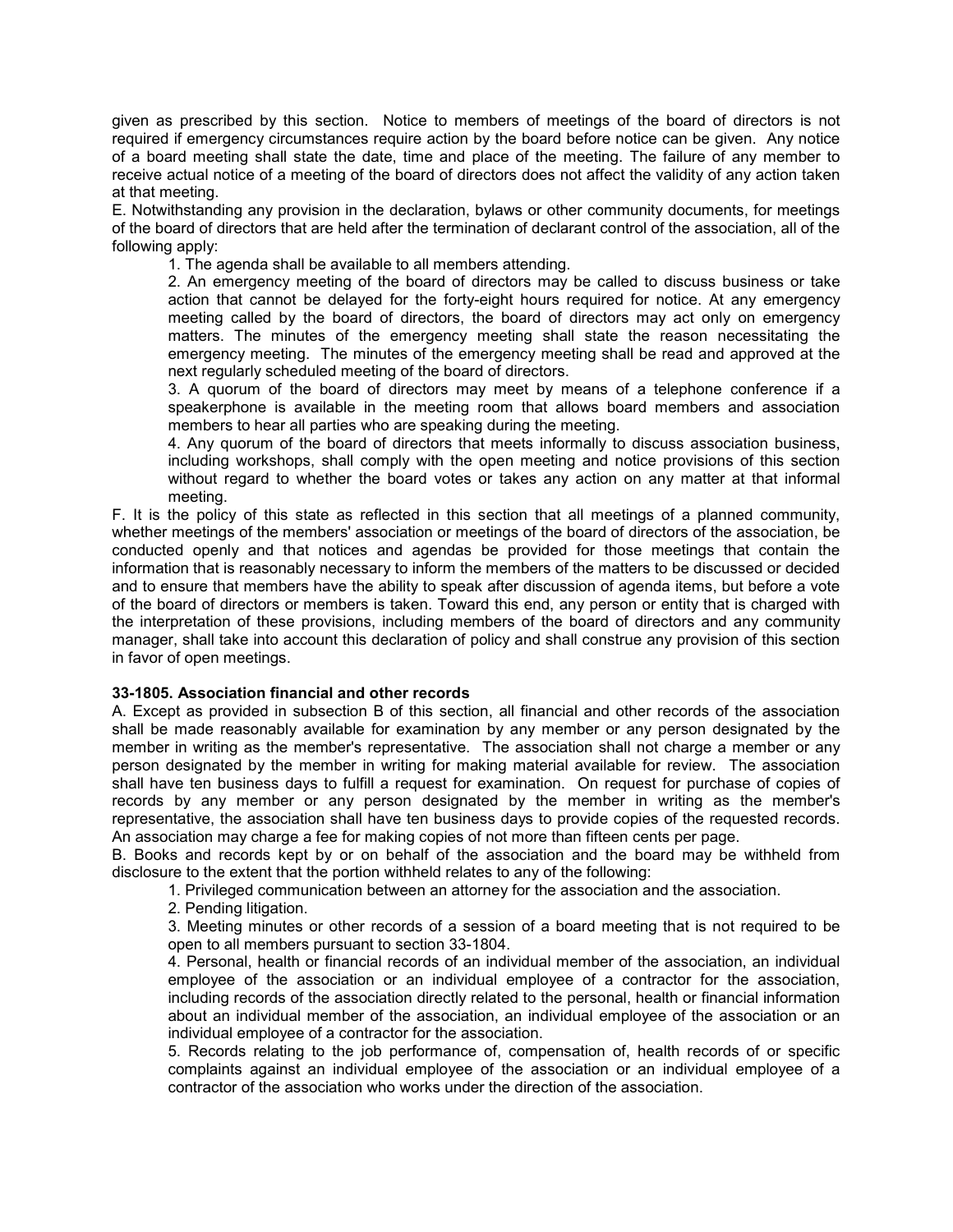C. The association shall not be required to disclose financial and other records of the association if disclosure would violate any state or federal law.

#### <span id="page-4-0"></span>**33-1806. Resale of units; information required; fees; civil penalty; definition**

A. For planned communities with fewer than fifty units, a member shall mail or deliver to a purchaser or a purchaser's authorized agent within ten days after receipt of a written notice of a pending sale of the unit, and for planned communities with fifty or more units, the association shall mail or deliver to a purchaser or a purchaser's authorized agent within ten days after receipt of a written notice of a pending sale that contains the name and address of the purchaser all of the following in either paper or electronic format:

1. A copy of the bylaws and the rules of the association.

- 2. A copy of the declaration.
- 3. A dated statement containing:

(a) The telephone number and address of a principal contact for the association, which may be an association manager, an association management company, an officer of the association or any other person designated by the board of directors.

(b) The amount of the common regular assessment and the unpaid common regular assessment, special assessment or other assessment, fee or charge currently due and payable from the selling member. If the request is made by a lienholder, escrow agent, member or person designated by a member pursuant to section 33-1807, failure to provide the information pursuant to this subdivision within the time provided for in this subsection shall extinguish any lien for any unpaid assessment then due against that property.

(c) A statement as to whether a portion of the unit is covered by insurance maintained by the association.

(d) The total amount of money held by the association as reserves.

(e) If the statement is being furnished by the association, a statement as to whether the records of the association reflect any alterations or improvements to the unit that violate the declaration. The association is not obligated to provide information regarding alterations or improvements that occurred more than six years before the proposed sale. Nothing in this subdivision relieves the seller of a unit from the obligation to disclose alterations or improvements to the unit that violate the declaration, nor precludes the association from taking action against the purchaser of a unit for violations that are apparent at the time of purchase and that are not reflected in the association's records.

(f) If the statement is being furnished by the member, a statement as to whether the member has any knowledge of any alterations or improvements to the unit that violate the declaration.

(g) A statement of case names and case numbers for pending litigation with respect to the unit filed by the association against the member or filed by the member against the association. The member shall not be required to disclose information concerning such pending litigation that would violate any applicable rule of attorney-client privilege under Arizona law.

(h) A statement that provides "I hereby acknowledge that the declaration, bylaws and rules of the association constitute a contract between the association and me (the purchaser). By signing this statement, I acknowledge that I have read and understand the association's contract with me (the purchaser). I also understand that as a matter of Arizona law, if I fail to pay my association assessments, the association may foreclose on my property." The statement shall also include a signature line for the purchaser and shall be returned to the association within fourteen calendar days.

4. A copy of the current operating budget of the association.

5. A copy of the most recent annual financial report of the association. If the report is more than ten pages, the association may provide a summary of the report in lieu of the entire report.

6. A copy of the most recent reserve study of the association, if any.

7. A statement summarizing any pending lawsuits, except those relating to the collection of assessments owed by members other than the selling member, in which the association is a named party, including the amount of any money claimed.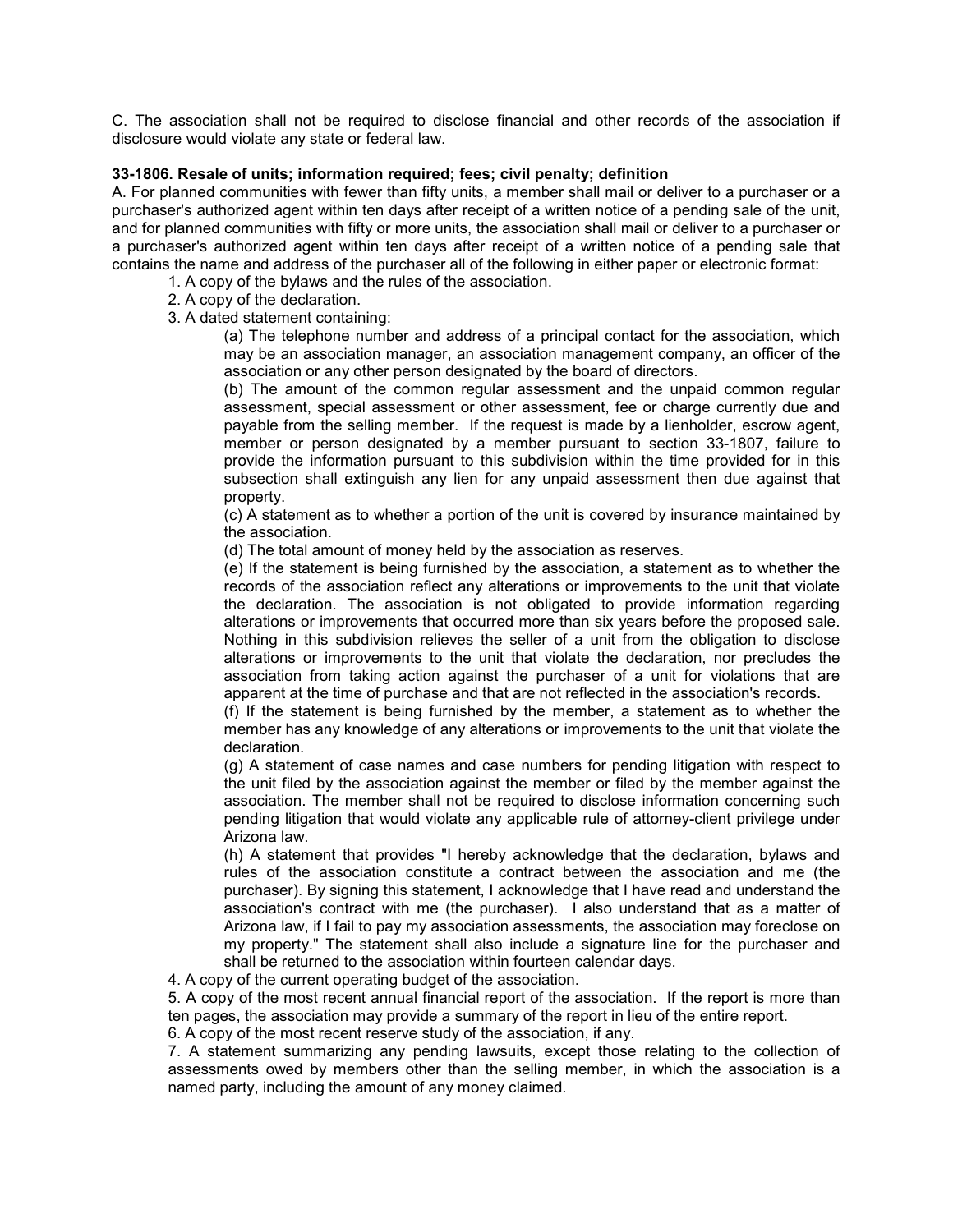B. A purchaser or seller who is damaged by the failure of the member or the association to disclose the information required by subsection A of this section may pursue all remedies at law or in equity against the member or the association, whichever failed to comply with subsection A of this section, including the recovery of reasonable attorney fees.

C. The association may charge the member a fee of not more than an aggregate of four hundred dollars to compensate the association for the costs incurred in the preparation and delivery of a statement or other documents furnished by the association pursuant to this section for purposes of resale disclosure, lien estoppel and any other services related to the transfer or use of the property. In addition, the association may charge a rush fee of not more than one hundred dollars if the rush services are required to be performed within seventy-two hours after the request for rush services, and may charge a statement or other documents update fee of not more than fifty dollars if thirty days or more have passed since the date of the original disclosure statement or the date the documents were delivered. The association shall make available to any interested party the amount of any fee established from time to time by the association. If the aggregate fee for purposes of resale disclosure, lien estoppel and any other services related to the transfer or use of a property is less than four hundred dollars on January 1, 2010, the fee may increase at a rate of not more than twenty percent per year based on the immediately preceding fiscal year's amount not to exceed the four hundred dollar aggregate fee. The association may charge the same fee without regard to whether the association is furnishing the statement or other documents in paper or electronic format.

D. The fees prescribed by this section shall be collected no earlier than at the close of escrow and may only be charged once to a member for that transaction between the parties specified in the notice required pursuant to subsection A of this section. An association shall not charge or collect a fee relating to services for resale disclosure, lien estoppel and any other services related to the transfer or use of a property except as specifically authorized in this section. An association that charges or collects a fee in violation of this section is subject to a civil penalty of not more than one thousand two hundred dollars.

E. This section applies to a managing agent for an association that is acting on behalf of the association. F. The following are exempt from this section:

- 1. A sale in which a public report is issued pursuant to section 32-2183 or 32-2197.02.
- 2. A sale pursuant to section 32-2181.02.

3. A conveyance by recorded deed that bears an exemption listed in section 11-1134, subsection B, paragraph 3 or 7. On recordation of the deed and for no additional charge, the member shall provide the association with the changes in ownership including the member's name, billing address and phone number. Failure to provide the information shall not prevent the member from qualifying for the exemption pursuant to this section.

G. For the purposes of this section, unless the context otherwise requires, "member" means the seller of the unit title and excludes any real estate salesperson or real estate broker who is licensed under title 32, chapter 20 and who is acting as a salesperson or broker, any escrow agent who is licensed under title 6, chapter 7 and who is acting as an escrow agent and also excludes a trustee of a deed of trust who is selling the property in a trustee's sale pursuant to chapter 6.1 of this title.

#### <span id="page-5-0"></span>**33-1806.01. Rental property; member and agent information; fee; disclosure**

A. A member may use the member's property as a rental property unless prohibited in the declaration and shall use it in accordance with the declaration's rental time period restrictions.

B. A member may designate in writing a third party to act as the member's agent with respect to all association matters relating to the rental property, except for voting in association elections and serving on the board of directors. The member shall sign the written designation and shall provide a copy of the written designation to the association. On delivery of the written designation, the association is authorized to conduct all association business relating to the member's rental property through the designated agent. Any notice given by the association to a member's designated agent on any matter relating to the member's rental property constitutes notice to the member.

C. Notwithstanding any provision in the community documents, on rental of a member's property an association shall not require a member or a member's agent to disclose any information regarding a tenant other than the name and contact information for any adults occupying the property, the time period of the lease, including the beginning and ending dates of the tenancy, and a description and the license plate numbers of the tenants' vehicles. If the planned community is an age restricted community, the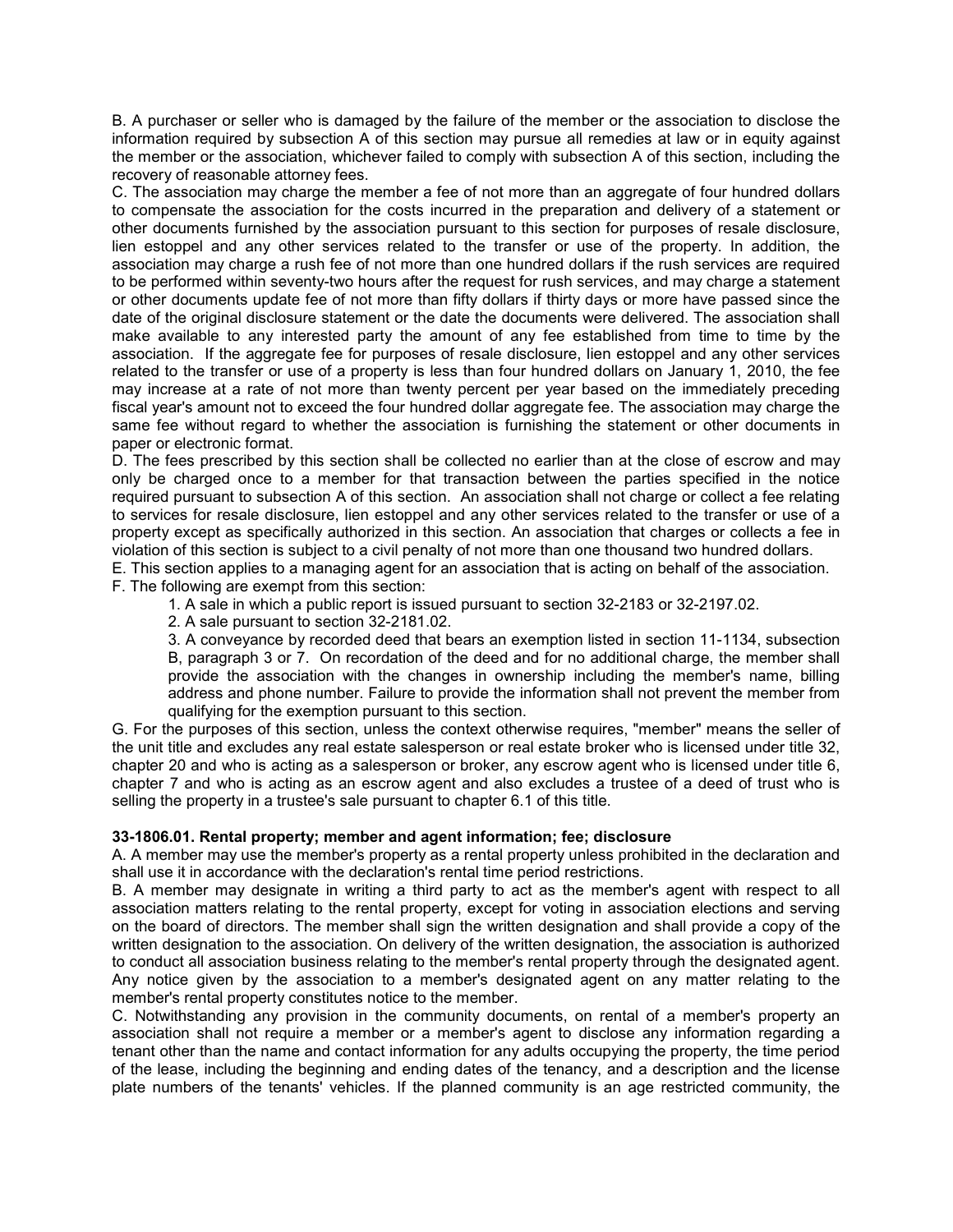member, the member's agent or the tenant shall show a government issued identification that bears a photograph and that confirms that the tenant meets the community's age restrictions or requirements.

D. On request of an association or its managing agent for the disclosures prescribed in subsection C of this section, the managing agent or, if there is no managing agent, the association may charge a fee of not more than twenty-five dollars, which shall be paid within fifteen days after the postmarked request. The fee may be charged for each new tenancy for that property but may not be charged for a renewal of a lease. Except for the fee permitted by this subsection and fees related to the use of recreational facilities, the association or its managing agent shall not assess, levy or charge a fee or fine or otherwise impose a requirement on a member's rental property any differently than on an owner-occupied property in the association.

E. Notwithstanding any provision in the community documents, the association is prohibited from doing any of the following:

1. Requiring a member to provide the association with a copy of the tenant's rental application, credit report, lease agreement or rental contract or other personal information except as prescribed by this section. This paragraph does not prohibit the association from acquiring a credit report on a person in an attempt to collect a debt.

2. Requiring the tenant to sign a waiver or other document limiting the tenant's due process rights as a condition of the tenant's occupancy of the rental property.

3. Prohibiting or otherwise restricting a member from serving on the board of directors based on the member's not being an occupant of the property.

4. Imposing on a member or managing agent any fee, assessment, penalty or other charge in an amount greater than fifteen dollars for incomplete or late information regarding the information requested pursuant to subsection C of this section.

F. Any attempt by an association to exceed the fee, assessment, penalty or other charge authorized by subsection D or E of this section voids the fee, assessment, penalty or other charge authorized by subsection D or E of this section. This section does not prevent an association from complying with the housing for older persons act of 1995 (P.L. 104–76; 109 Stat. 787).

G. An owner may use a crime free addendum as part of a lease agreement. This section does not prohibit the owner's use of a crime free addendum.

H. This section does not prohibit and an association may lawfully enforce a provision in the community documents that restricts the residency of persons who are required to be registered pursuant to section 13-3821 and who are classified as level two or level three offenders.

I. An owner of rental property shall abate criminal activity as authorized in section 12-991.

#### <span id="page-6-0"></span>**33-1807. Lien for assessments; priority; mechanics' and materialmen's liens**

A. The association has a lien on a unit for any assessment levied against that unit from the time the assessment becomes due. The association's lien for assessments, for charges for late payment of those assessments, for reasonable collection fees and for reasonable attorney fees and costs incurred with respect to those assessments may be foreclosed in the same manner as a mortgage on real estate but may be foreclosed only if the owner has been delinquent in the payment of monies secured by the lien, excluding reasonable collection fees, reasonable attorney fees and charges for late payment of and costs incurred with respect to those assessments, for a period of one year or in the amount of one thousand two hundred dollars or more, whichever occurs first. Fees, charges, late charges, monetary penalties and interest charged pursuant to section 33-1803, other than charges for late payment of assessments are not enforceable as assessments under this section. If an assessment is payable in installments, the full amount of the assessment is a lien from the time the first installment of the assessment becomes due. The association has a lien for fees, charges, late charges, other than charges for late payment of assessments, monetary penalties or interest charged pursuant to section 33-1803 after the entry of a judgment in a civil suit for those fees, charges, late charges, monetary penalties or interest from a court of competent jurisdiction and the recording of that judgment in the office of the county recorder as otherwise provided by law. The association's lien for monies other than for assessments, for charges for late payment of those assessments, for reasonable collection fees and for reasonable attorney fees and costs incurred with respect to those assessments may not be foreclosed and is effective only on conveyance of any interest in the real property.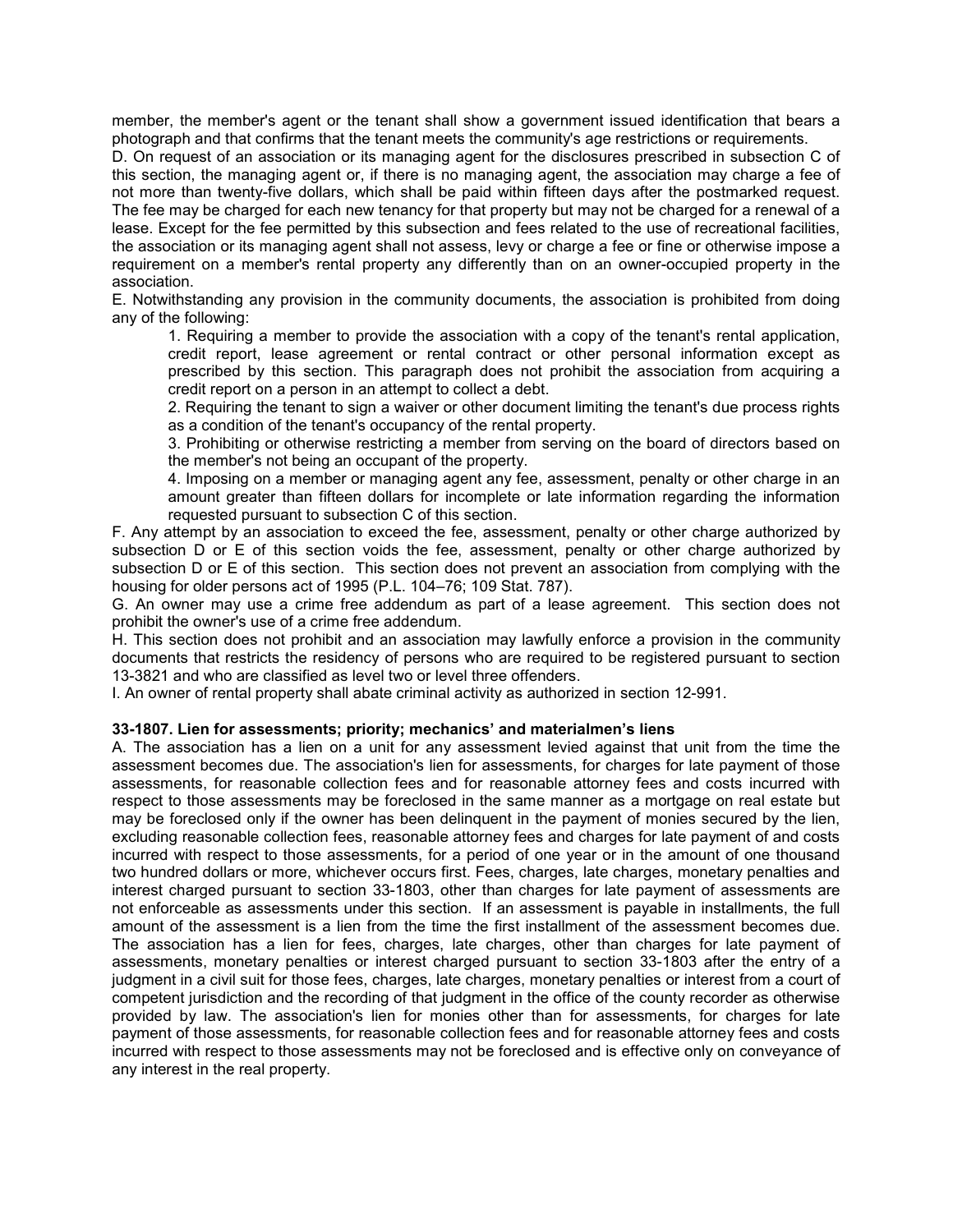B. A lien for assessments, for charges for late payment of those assessments, for reasonable collection fees and for reasonable attorney fees and costs incurred with respect to those assessments under this section is prior to all other liens, interests and encumbrances on a unit except:

1. Liens and encumbrances recorded before the recordation of the declaration.

2. A recorded first mortgage on the unit, a seller's interest in a first contract for sale pursuant to chapter 6, article 3 of this title on the unit recorded prior to the lien arising pursuant to subsection A of this section or a recorded first deed of trust on the unit.

3. Liens for real estate taxes and other governmental assessments or charges against the unit.

C. Subsection B of this section does not affect the priority of mechanics' or materialmen's liens or the priority of liens for other assessments made by the association. The lien under this section is not subject to chapter 8 of this title.

D. Unless the declaration otherwise provides, if two or more associations have liens for assessments created at any time on the same real estate those liens have equal priority.

E. Recording of the declaration constitutes record notice and perfection of the lien for assessments, for charges for late payment of assessments, for reasonable collection fees and for reasonable attorney fees and costs incurred with respect to those assessments. Further recordation of any claim of lien for assessments under this section is not required.

F. A lien for an unpaid assessment is extinguished unless proceedings to enforce the lien are instituted within three years after the full amount of the assessment becomes due.

G. This section does not prohibit:

1. Actions to recover amounts for which subsection A of this section creates a lien.

2. An association from taking a deed in lieu of foreclosure.

H. A judgment or decree in any action brought under this section shall include costs and reasonable attorney fees for the prevailing party.

I. On written request, the association shall furnish to a lienholder, escrow agent, unit owner or person designated by a unit owner a statement setting forth the amount of any unpaid assessment against the unit. The association shall furnish the statement within ten days after receipt of the request, and the statement is binding on the association, the board of directors and every unit owner if the statement is requested by an escrow agency that is licensed pursuant to title 6, chapter 7. Failure to provide the statement to the escrow agent within the time provided for in this subsection shall extinguish any lien for any unpaid assessment then due.

J. Notwithstanding any provision in the community documents or in any contract between the association and a management company, unless the member directs otherwise, all payments received on a member's account shall be applied first to any unpaid assessments, for unpaid charges for late payment of those assessments, for reasonable collection fees and for unpaid attorney fees and costs incurred with respect to those assessments, in that order, with any remaining amounts applied next to other unpaid fees, charges and monetary penalties or interest and late charges on any of those amounts.

#### <span id="page-7-0"></span>**33-1808. Flag display; political signs; caution signs; for sale, rent or lease signs; political activities**

A. Notwithstanding any provision in the community documents, an association shall not prohibit the outdoor front yard or backyard display of any of the following:

1. The American flag or an official or replica of a flag of the United States army, navy, air force, marine corps or coast guard by an association member on that member's property if the American flag or military flag is displayed in a manner consistent with the federal flag code (P.L. 94-344; 90 Stat. 810; 4 United States Code sections 4 through 10).

2. The POW/MIA flag.

3. The Arizona state flag.

4. An Arizona Indian nations flag.

5. The Gadsden flag.

B. The association shall adopt reasonable rules and regulations regarding the placement and manner of display of the American flag, the military flag, the POW/MIA flag, the Arizona state flag or an Arizona Indian nations flag. The association rules may regulate the location and size of flagpoles, may limit the member to displaying no more than two flags at once and may limit the height of the flagpole to no more than the height of the rooftop of the member's home but shall not prohibit the installation of a flagpole in the front yard or backyard of the member's property.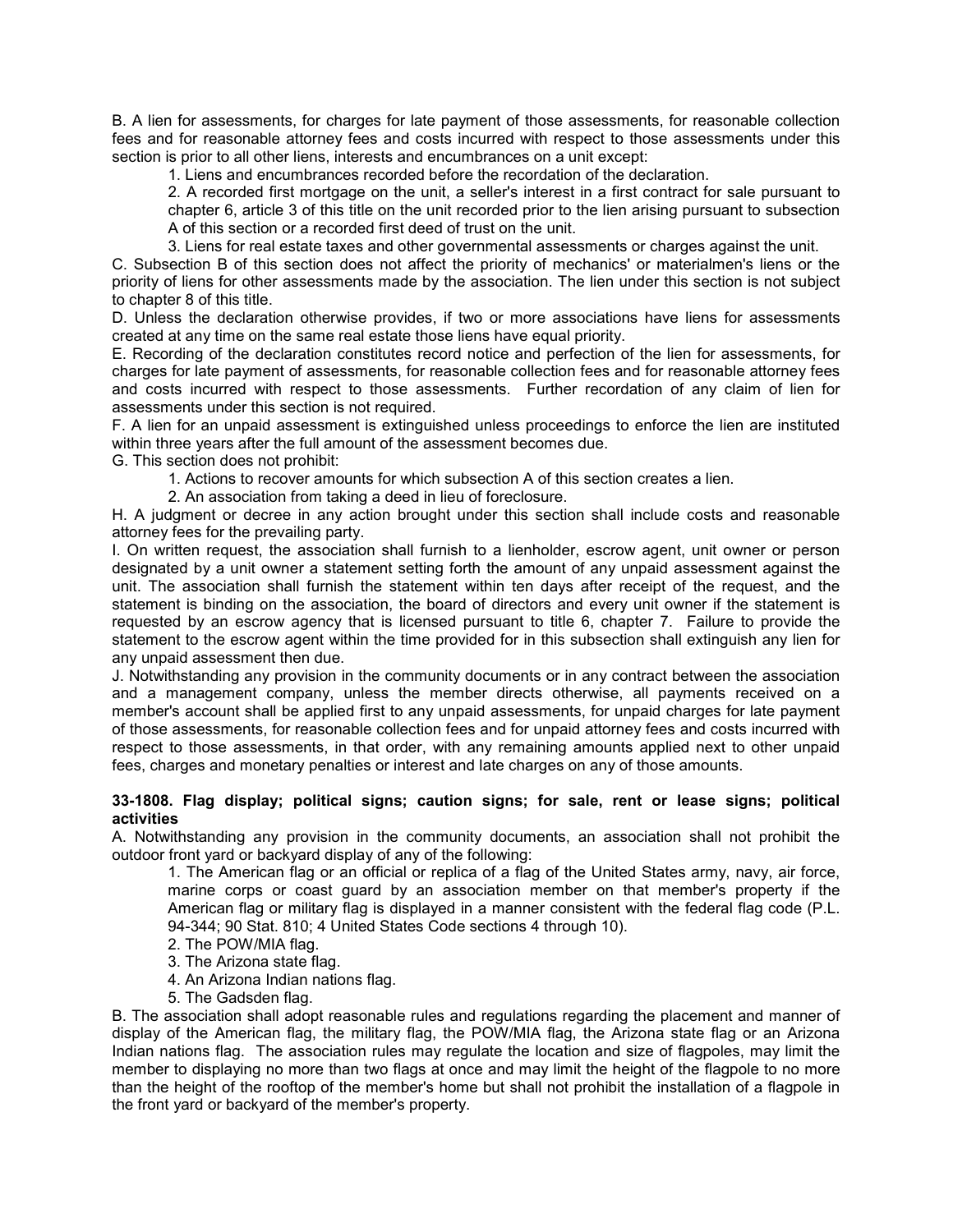C. Notwithstanding any provision in the community documents, an association shall not prohibit the indoor or outdoor display of a political sign by an association member on that member's property, except that an association may prohibit the display of political signs earlier than seventy-one days before the day of an election and later than three days after an election day. An association may regulate the size and number of political signs that may be placed on a member's property if the association's regulation is no more restrictive than any applicable city, town or county ordinance that regulates the size and number of political signs on residential property. If the city, town or county in which the property is located does not regulate the size and number of political signs on residential property, the association shall not limit the number of political signs, except that the maximum aggregate total dimensions of all political signs on a member's property shall not exceed nine square feet. For the purposes of this subsection, "political sign" means a sign that attempts to influence the outcome of an election, including supporting or opposing the recall of a public officer or supporting or opposing the circulation of a petition for a ballot measure, question or proposition or the recall of a public officer.

D. Notwithstanding any provision in the community documents, an association shall not prohibit the use of cautionary signs regarding children if the signs are used and displayed as follows:

1. The signs are displayed in residential areas only.

- 2. The signs are removed within one hour of children ceasing to play.
- 3. The signs are displayed only when children are actually present within fifty feet of the sign.
- 4. The temporary signs are no taller than three feet in height.
- 5. The signs are professionally manufactured or produced.

E. Notwithstanding any provision in the community documents, an association shall not prohibit children who reside in the planned community from engaging in recreational activity on residential roadways that are under the jurisdiction of the association and on which the posted speed limit is twenty-five miles per hour or less.

F. Notwithstanding any provision in the community documents, an association shall not prohibit or charge a fee for the use of, placement of or the indoor or outdoor display of a for sale, for rent or for lease sign and a sign rider by an association member on that member's property in any combination, including a sign that indicates the member is offering the property for sale by owner. The size of a sign offering a property for sale, for rent or for lease shall be in conformance with the industry standard size sign, which shall not exceed eighteen by twenty-four inches, and the industry standard size sign rider, which shall not exceed six by twenty-four inches. This subsection applies only to a commercially produced sign, and an association may prohibit the use of signs that are not commercially produced. With respect to real estate for sale, for rent or for lease in the planned community, an association shall not prohibit in any way other than as is specifically authorized by this section or otherwise regulate any of the following:

1. Temporary open house signs or a member's for sale sign. The association shall not require the use of particular signs indicating an open house or real property for sale and may not further regulate the use of temporary open house or for sale signs that are industry standard size and that are owned or used by the seller or the seller's agent.

2. Open house hours. The association may not limit the hours for an open house for real estate that is for sale in the planned community, except that the association may prohibit an open house being held before 8:00 a.m. or after 6:00 p.m. and may prohibit open house signs on the common areas of the planned community.

3. An owner's or an owner's agent's for rent or for lease sign unless an association's documents prohibit or restrict leasing of a member's property. An association shall not further regulate a for rent or for lease sign or require the use of a particular for rent or for lease sign other than the for rent or for lease sign shall not be any larger than the industry standard size sign of eighteen by twenty-four inches on or in the member's property. If rental or leasing of a member's property is not prohibited or restricted, the association may prohibit an open house for rental or leasing being held before 8:00 a.m. or after 6:00 p.m.

G. Notwithstanding any provision in the community documents, an association shall not prohibit door to door political activity, including solicitations of support or opposition regarding candidates or ballot issues, and shall not prohibit the circulation of political petitions, including candidate nomination petitions or petitions in support of or opposition to an initiative, referendum or recall or other political issue on property normally open to visitors within the association, except that an association may do the following:

1. Restrict or prohibit the door to door political activity from sunset to sunrise.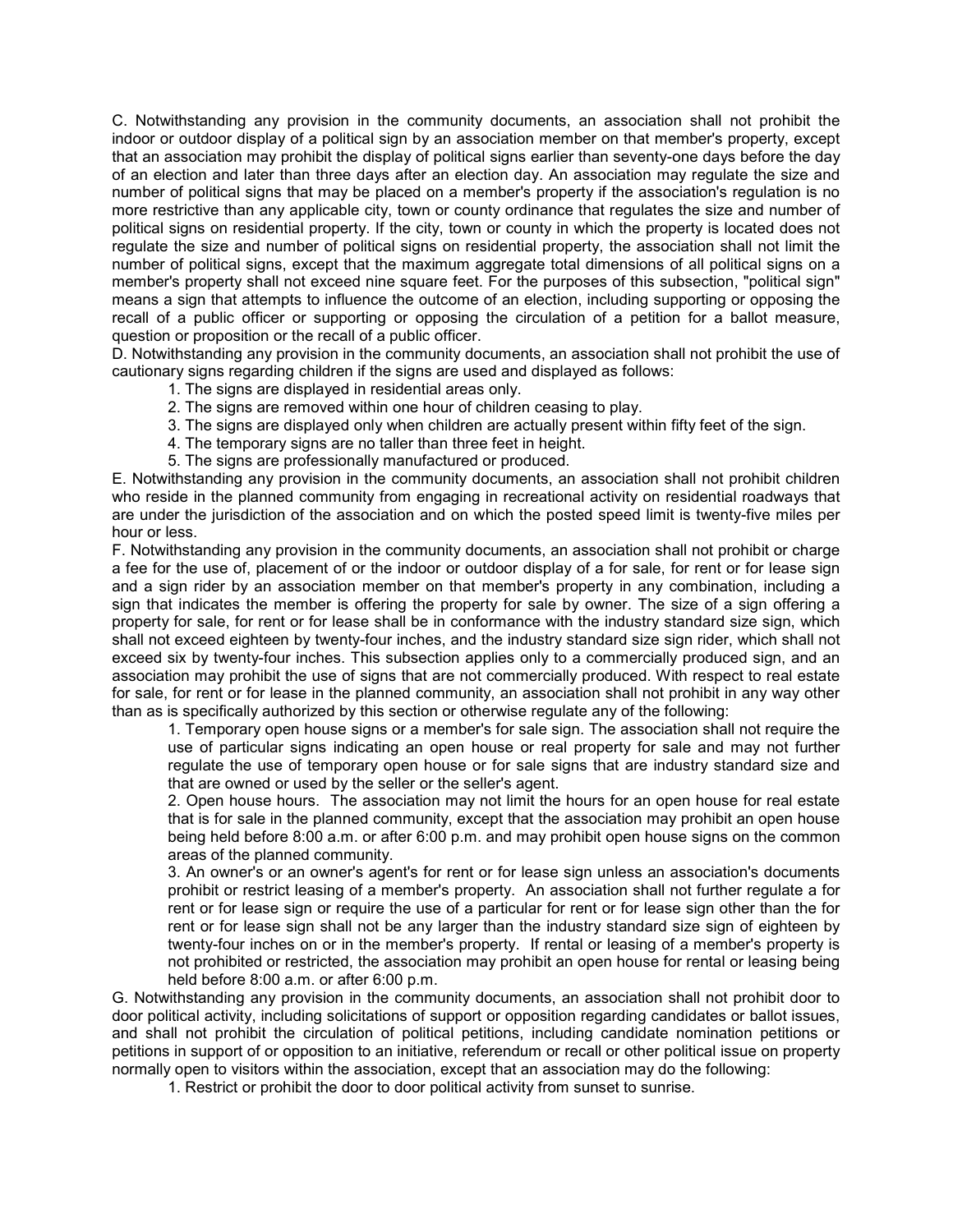2. Require the prominent display of an identification tag for each person engaged in the activity, along with the prominent identification of the candidate or ballot issue that is the subject of the support or opposition.

H. A planned community shall not make any regulations regarding the number of candidates supported, the number of public officers supported or opposed in a recall or the number of propositions supported or opposed on a political sign.

I. A planned community shall not require political signs to be commercially produced or professionally manufactured or prohibit the utilization of both sides of a political sign.

J. A planned community is not required to comply with subsection G if the planned community restricts vehicular or pedestrian access to the planned community. Nothing in this section requires a planned community to make its common elements other than roadways and sidewalks that are normally open to visitors available for the circulation of political petitions to anyone who is not an owner or resident of the community.

K. An association or managing agent that violates subsection F of this section forfeits and extinguishes the lien rights authorized under section 33-1807 against that member's property for a period of six consecutive months from the date of the violation.

#### <span id="page-9-0"></span>**33-1809. Parking; public service and public safety emergency vehicles; definition**

A. Notwithstanding any provision in the community documents, an association shall not prohibit a resident from parking a motor vehicle on a street or driveway in the planned community if the vehicle is required to be available at designated periods at the person's residence as a condition of the person's employment and either of the following applies:

1. The resident is employed by a public service corporation that is regulated by the corporation commission, an entity regulated by the federal energy regulatory commission or a municipal utility and the public service corporation or municipal utility is required to prepare for emergency deployments of personnel and equipment for repair or maintenance of natural gas, electrical, telecommunications or water infrastructure, the vehicle has a gross vehicle weight rating of twenty thousand pounds or less and is owned or operated by the public service corporation or municipal utility and the vehicle bears an official emblem or other visible designation of the public service corporation or municipal utility.

2. The resident is employed by a public safety agency, including police or fire service for a federal, state, local or tribal agency or a private fire service provider or an ambulance service provider that is regulated pursuant to title 36, chapter 21.1, and the vehicle has a gross vehicle weight rating of ten thousand pounds or less and bears an official emblem or other visible designation of that agency.

B. For the purposes of this section, "telecommunications" means the transmission of information of the user's choosing between or among points specified by the user without change in the form or content of the information as sent and received. Telecommunications does not include commercial mobile radio services.

#### <span id="page-9-1"></span>**33-1810. Board of directors; annual audit**

Unless any provision in the planned community documents requires an annual audit by a certified public accountant, the board of directors shall provide for an annual financial audit, review or compilation of the association. The audit, review or compilation shall be completed no later than one hundred eighty days after the end of the association's fiscal year and shall be made available upon request to the members within thirty days after its completion.

#### <span id="page-9-2"></span>**33-1811. Board of directors; contracts; conflict**

If any contract, decision or other action for compensation taken by or on behalf of the board of directors would benefit any member of the board of directors or any person who is a parent, grandparent, spouse, child or sibling of a member of the board of directors or a parent or spouse of any of those persons, that member of the board of directors shall declare a conflict of interest for that issue. The member shall declare the conflict in an open meeting of the board before the board discusses or takes action on that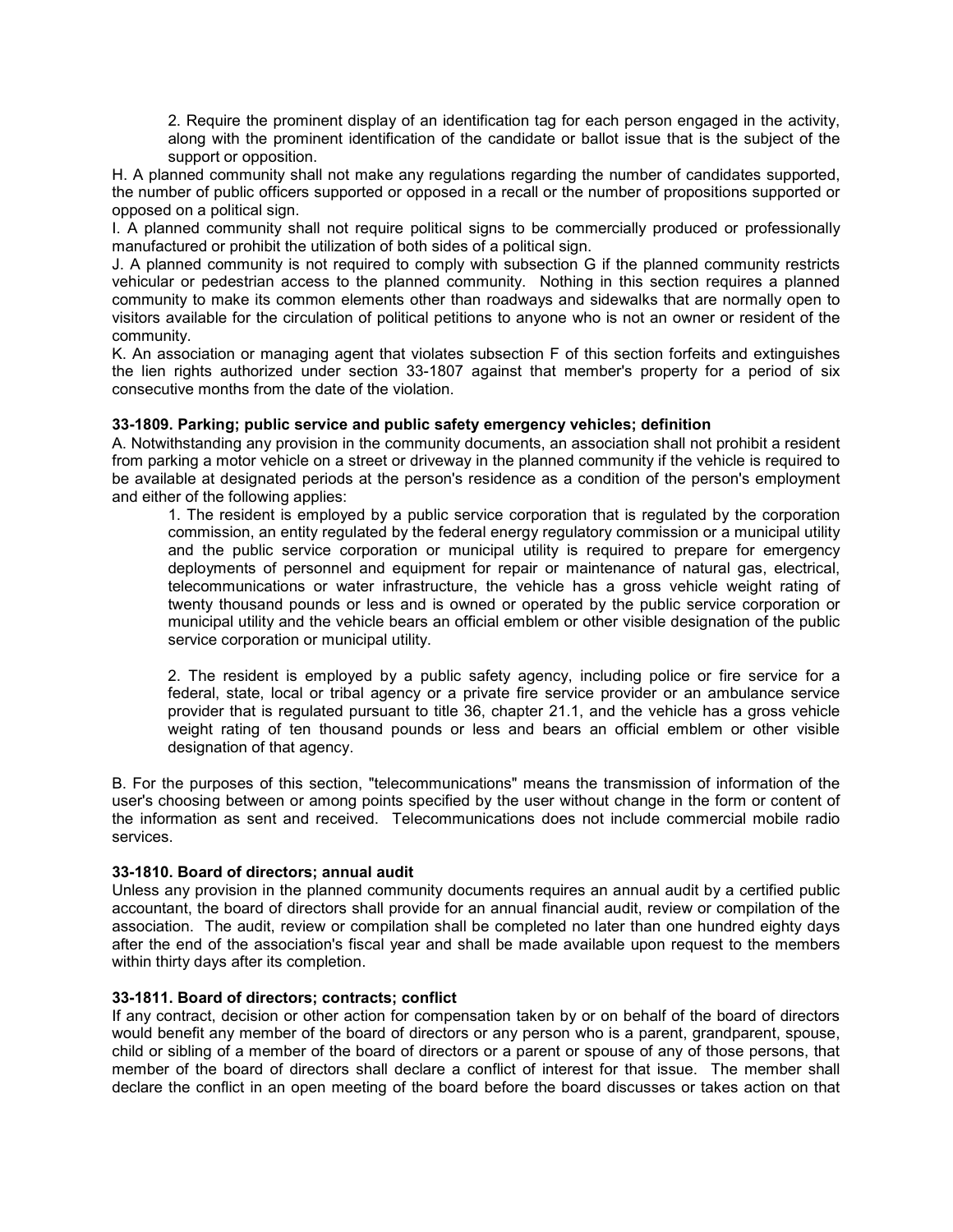issue and that member may then vote on that issue. Any contract entered into in violation of this section is void and unenforceable.

#### <span id="page-10-0"></span>**33-1812. Proxies; absentee ballots; definition**

A. Notwithstanding any provision in the community documents, after termination of the period of declarant control, votes allocated to a unit may not be cast pursuant to a proxy. The association shall provide for votes to be cast in person and by absentee ballot and, in addition, the association may provide for voting by some other form of delivery, including the use of e-mail and fax delivery. Notwithstanding section 10- 3708 or the provisions of the community documents, any action taken at an annual, regular or special meeting of the members shall comply with all of the following if absentee ballots or ballots provided by some other form of delivery are used:

1. The ballot shall set forth each proposed action.

2. The ballot shall provide an opportunity to vote for or against each proposed action.

3. The ballot is valid for only one specified election or meeting of the members and expires automatically after the completion of the election or meeting.

4. The ballot specifies the time and date by which the ballot must be delivered to the board of directors in order to be counted, which shall be at least seven days after the date that the board delivers the unvoted ballot to the member.

5. The ballot does not authorize another person to cast votes on behalf of the member.

6. The completed ballot shall contain the name, address and signature of the person voting, except that if the community documents permit secret ballots, only the envelope shall contain the name, address and signature of the voter.

7. Ballots, envelopes and related materials, including sign-in sheets if used, shall be retained in electronic or paper format and made available for member inspection for at least one year after completion of the election.

B. Votes cast by absentee ballot or other form of delivery, including the use of e-mail and fax delivery, are valid for the purpose of establishing a quorum.

C. Notwithstanding subsection A of this section, an association for a timeshare plan as defined in section 32-2197 may permit votes by a proxy that is duly executed by a unit owner.

D. For the purposes of this section, "period of declarant control" means the time during which the declarant or persons designated by the declarant may elect or appoint the members of the board of directors pursuant to the community documents or by virtue of superior voting power.

#### <span id="page-10-1"></span>**33-1813. Removal of board member; special meeting**

A. Notwithstanding any provision of the declaration or bylaws to the contrary, all of the following apply to a meeting at which a member of the board of directors, other than a member appointed by the declarant, is proposed to be removed from the board of directors:

1. The members of the association who are eligible to vote at the time of the meeting may remove any member of the board of directors, other than a member appointed by the declarant, by a majority vote of those voting on the matter at a meeting of the members.

2. The meeting of the members shall be called pursuant to this section and action may be taken only if a quorum is present.

3. The members of the association may remove any member of the board of directors with or without cause, other than a member appointed by the declarant.

4. For purposes of calling for removal of a member of the board of directors, other than a member appointed by the declarant, the following apply:

(a) In an association with one thousand or fewer members, on receipt of a petition that calls for removal of a member of the board of directors and that is signed by the number of persons who are eligible to vote in the association at the time the person signs the petition equal to at least twenty-five percent of the votes in the association or by the number of persons who are eligible to vote in the association at the time the person signs the petition equal to at least one hundred votes in the association, whichever is less, the board shall call and provide written notice of a special meeting of the association as prescribed by section 33-1804, subsection B.

(b) Notwithstanding section 33-1804, subsection B, in an association with more than one thousand members, on receipt of a petition that calls for removal of a member of the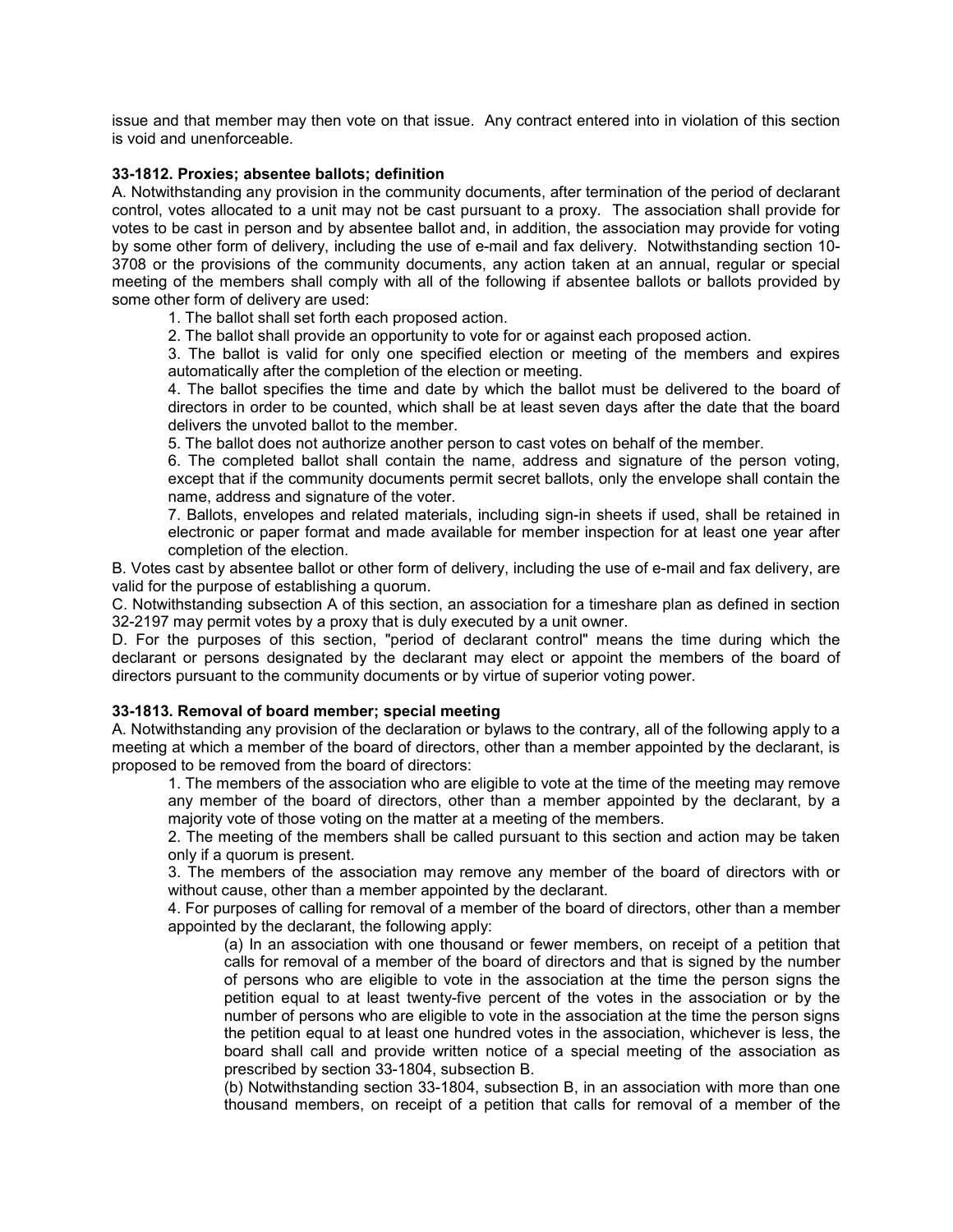board of directors and that is signed by the number of persons who are eligible to vote in the association at the time the person signs the petition equal to at least ten percent of the votes in the association or by the number of persons who are eligible to vote in the association at the time the person signs the petition equal to at least one thousand votes in the association, whichever is less, the board shall call and provide written notice of a special meeting of the association. The board shall provide written notice of a special meeting as prescribed by section 33-1804, subsection B.

(c) The special meeting shall be called, noticed and held within thirty days after receipt of the petition.

(d) For purposes of a special meeting called pursuant to this subsection, a quorum is present if the number of owners who are eligible to vote in the association at the time the person attends the meeting equal to at least twenty percent of the votes of the association or the number of persons who are eligible to vote in the association at the time the person attends the meeting equal to at least one thousand votes, whichever is less, is present at the meeting in person or as otherwise permitted by law.

(e) If a civil action is filed regarding the removal of a board member, the prevailing party in the civil action shall be awarded its reasonable attorney fees and costs.

(f) The board of directors shall retain all documents and other records relating to the proposed removal of the member of the board of directors and any election or other action taken for that director's replacement for at least one year after the date of the special meeting and shall permit members to inspect those documents and records pursuant to section 33-1805.

(g) A petition that calls for the removal of the same member of the board of directors shall not be submitted more than once during each term of office for that member.

5. On removal of at least one but fewer than a majority of the members of the board of directors at a special meeting of the membership called pursuant to this subsection, the vacancies shall be filled as provided in the community documents.

6. On removal of a majority of the members of the board of directors at a special meeting of the membership called pursuant to this subsection, or if the community documents do not provide a method for filling board vacancies, the association shall hold an election for the replacement of the removed directors at a separate meeting of the members of the association that is held not later than thirty days after the meeting at which the members of the board of directors were removed.

7. A member of the board of directors who is removed pursuant to this subsection is not eligible to serve on the board of directors again until after the expiration of the removed board member's term of office, unless the community documents specifically provide for a longer period of ineligibility.

B. For an association in which board members are elected from separately designated voting districts, a member of the board of directors, other than a member appointed by the declarant, may be removed only by a vote of the members from that voting district, and only the members from that voting district are eligible to vote on the matter or be counted for purposes of determining a quorum.

#### <span id="page-11-0"></span>**33-1814. Slum property; professional management**

For any residential rental units that have been declared a slum property by the city or town pursuant to section 33-1905 and that are in the planned community, the association is responsible for enforcing any requirement for a licensed property management firm that is imposed by a city or town pursuant to section 33-1906.

#### <span id="page-11-1"></span>**33-1815. Association authority; commercial signage**

Notwithstanding any provision in the community documents, after an association has approved a commercial sign, including its registered trademark that is located on properties zoned for commercial use in the planned community, the association, including any subsequently elected board of directors, may not revoke or modify its approval of that sign if the owner or operator of the sign has received approval for the sign from the local or county governing body with jurisdiction over the sign.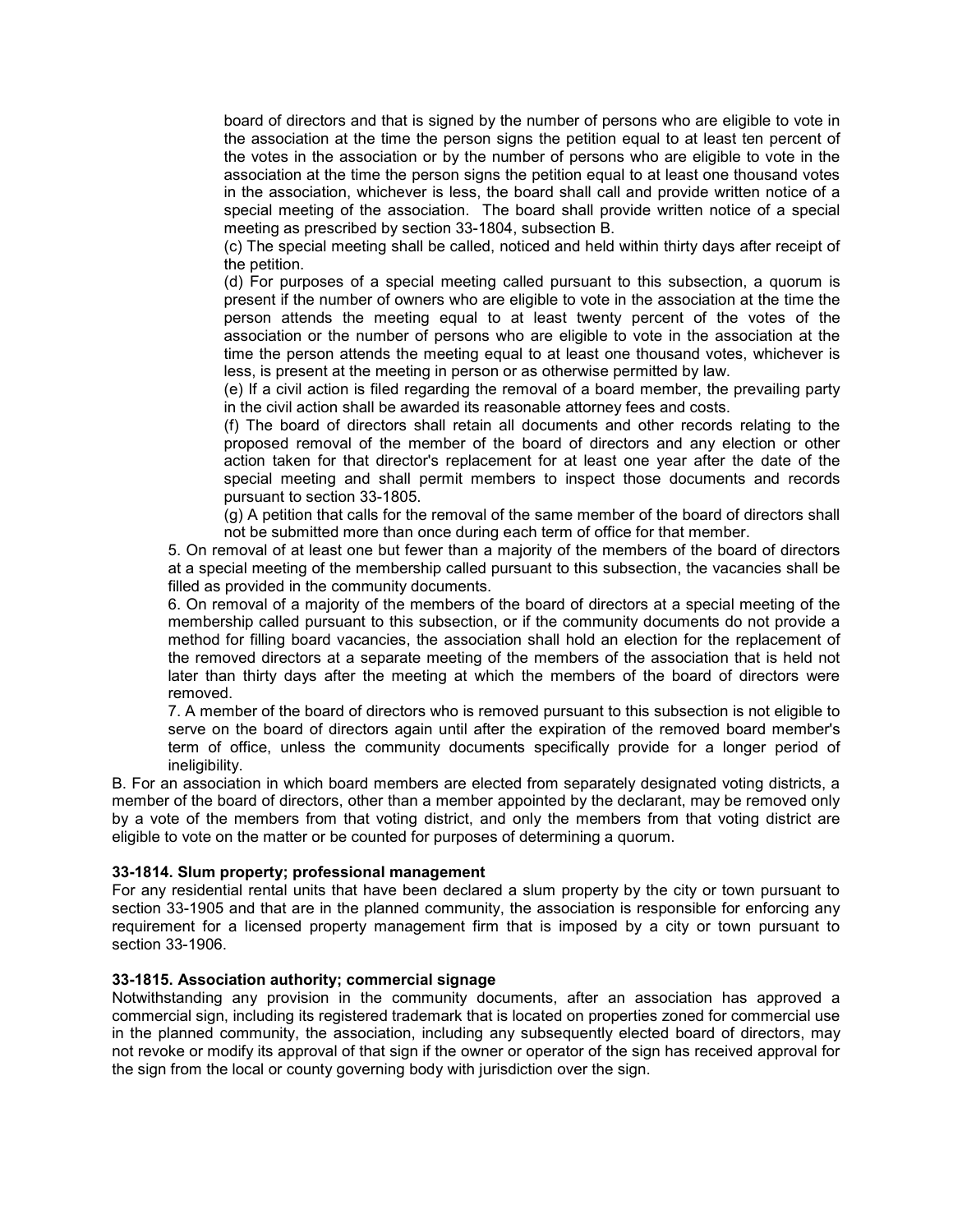#### <span id="page-12-0"></span>**33-1816. Solar energy devices; reasonable restrictions; fees and costs**

A. Notwithstanding any provision in the community documents, an association shall not prohibit the installation or use of a solar energy device as defined in section 44-1761.

B. An association may adopt reasonable rules regarding the placement of a solar energy device if those rules do not prevent the installation, impair the functioning of the device or restrict its use or adversely affect the cost or efficiency of the device.

C. Notwithstanding any provision of the community documents, the court shall award reasonable attorney fees and costs to any party who substantially prevails in an action against the board of directors of the association for a violation of this section.

#### <span id="page-12-1"></span>**33-1817. Declaration amendment; design, architectural committees; review**

A. Except during the period of declarant control, or if during the period of declarant control with the written consent of the declarant in each instance, the following apply to an amendment to a declaration:

1. The declaration may be amended by the association, if any, or, if there is no association or board, the owners of the property that is subject to the declaration, by an affirmative vote or written consent of the number of owners or eligible voters specified in the declaration, including the assent of any individuals or entities that are specified in the declaration.

2. An amendment to a declaration may apply to fewer than all of the lots or less than all of the property that is bound by the declaration and an amendment is deemed to conform to the general design and plan of the community, if both of the following apply:

(a) The amendment receives the affirmative vote or written consent of the number of owners or eligible voters specified in the declaration, including the assent of any individuals or entities that are specified in the declaration.

(b) The amendment receives the affirmative vote or written consent of all of the owners of the lots or property to which the amendment applies.

3. Within thirty days after the adoption of any amendment pursuant to this section, the association or, if there is no association or board, an owner that is authorized by the affirmative vote on or the written consent to the amendment shall prepare, execute and record a written instrument setting forth the amendment.

4. Notwithstanding any provision in the declaration that provides for periodic renewal of the declaration, an amendment to the declaration is effective immediately on recordation of the instrument in the county in which the property is located.

B. Notwithstanding any provision in the community documents:

1. Membership on a design review committee, an architectural committee or a committee that performs similar functions, however denominated, for the planned community shall include at least one member of the board of directors who shall serve as chairperson of the committee.

2. For new construction of the main residential structure on a lot or for rebuilds of the main residential structure on a lot and only in a planned community that has enacted design guidelines, architectural guidelines or other similar rules, however denominated, and if the association documents permit the association to charge the member a security deposit and the association requires the member to pay a security deposit to secure completion of the member's construction project or compliance with approved plans, all of the following apply:

(a) The deposit shall be placed in a trust account with the following instructions:

(i) The cost of the trust account shall be shared equally between the association and the member.

(ii) If the construction project is abandoned, the board of directors may determine the appropriate use of any deposit monies.

(iii) Any interest earned on the refundable security deposit shall become part of the security deposit.

(b) The association or the design review committee must hold a final design approval meeting for the purpose of issuing approval of the plans, and the member or member's agent must have the opportunity to attend the meeting. If the plans are approved, the association's design review representative shall provide written acknowledgement that the approved plans, including any approved amendments, are in compliance with all rules and guidelines in effect at the time of the approval and that the refund of the deposit requires that construction be completed in accordance with those approved plans.